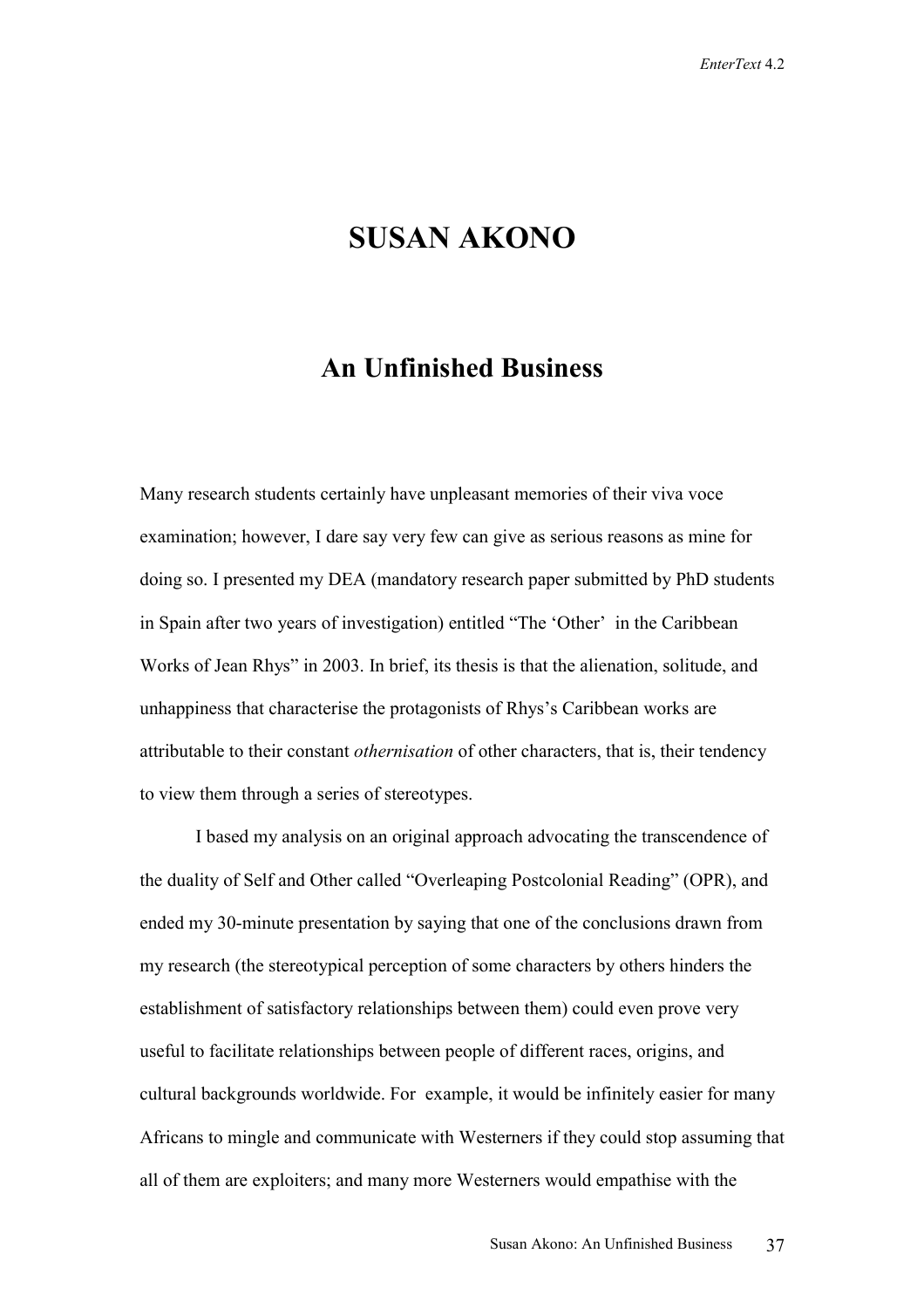Africans, and start campaigning to abolish the unjust World Trade Organisation rules, if they could stop viewing them as lazy beings whose unique aim is to deprive them of their hard-won wealth.

I was certainly expecting a flow of tough questions. For instance, was Jean Rhys really suitable for a postcolonial analysis? Why was I so inclined to regard the duality of Self and Other as a necessarily negative thing? Why had I decided to view the Other as a stereotypical representation of *any* human being/character? Why not consider it a person/character used as a recipient of the undesirable aspects of the dominating Self, as prestigious postcolonial scholars such as Frantz Fanon and Edward Said did? Was my OPR applicable to other writers or was it restricted to Rhys? I did not even rule out something as nasty as, "But who on earth do you think you are to conceive a new approach to literary texts?"

Though I was relieved by their extreme simplicity, the questions of the first two examiners disappointed me. They only revolved around the significance of female, black, and English characters in Rhys's Caribbean works, and gave me the impression that I had been talking to a brick wall. Instead of asking questions, the last examiner made a series of derogatory remarks. He repeatedly declared that the major contribution of the concept of Other, the postcolonial studies, and my OPR to literary criticism was an "unprecedented waste of time." I replied that long before postcolonial scholars, universally respected thinkers such as Hegel and Freud had used the notion of the Other in their works. I also said that in my view, the postcolonial approach and my OPR were no more a waste of time than the feminist, Marxist, historical, mythological, or any other interpretation. He reiterated his low opinion of everything related to postcolonialism and, after a short pause, added, "By the way, the ongoing Liberian civil war shows very well that to exterminate one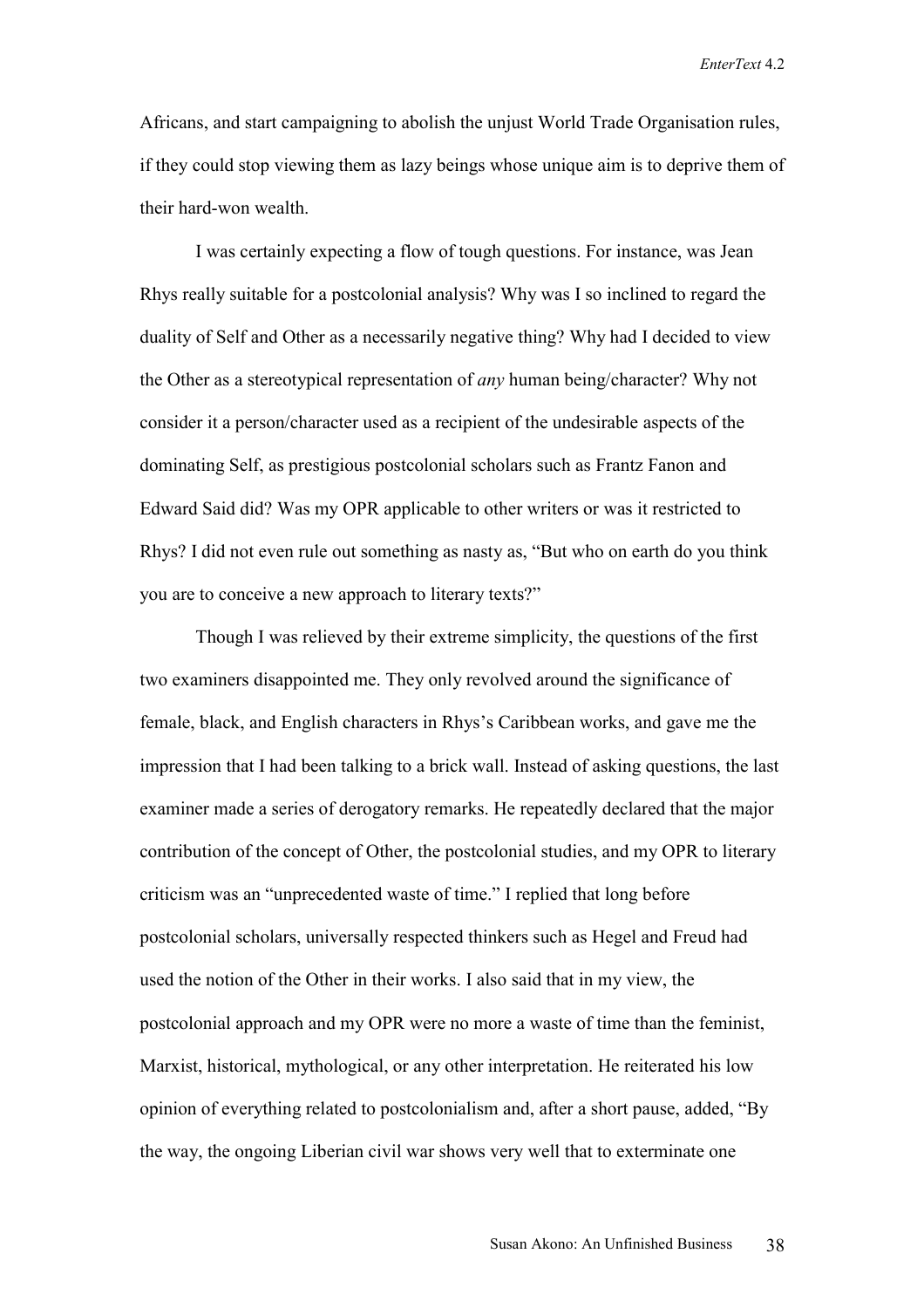another, you black Africans have never needed the help of those whites you always tend to blame."

For some seconds, I was tempted to tell him, "Read the history of Liberia and you will see how mistaken you are, stupid!" However, I thought immediately about a possible dreadful consequence of an outburst of anger (no DEA certificate, no authorisation to complete one's PhD) and, like Joseph Conrad's Lord Jim, I committed an irremediable act of cowardice. I said to him that although I did not share his opinion, I respected it.

Neither the *Sobresaliente* (highest DEA mark) nor the flow of praises I received attenuated even slightly my dismay, disappointment, and anger. I had always sensed a distorted perception of black African issues on the part of ordinary Westerners, but I had never heard it so blatantly expressed by a highly educated individual. This sad episode prompted me to look more carefully at the portrayal of sub-Saharan Africa by contemporary Western intellectuals.

A year on, I am utterly convinced of the persistence of colonial myths of both black Africa and its inhabitants among the current Western intelligentsia. Whether their analysis focuses on its socio-political or economic situation, it is evident that for many, sub-Saharan Africa remains, as Chinua Achebe put it almost thirty years ago, "the 'other world,' the antithesis of [the West] and therefore of civilisation"<sup>1</sup> that needs Western colonial enlightenment. There is a widespread belief that the misery, economic difficulties, and wars that ravage many parts of this region today are attributable to the incapacity of black Africans to rule themselves, rather than to extremely appalling historical circumstances.

Nobody expresses this view more openly than Niall Ferguson, professor of History at New York University. One would have expected such a well-read scholar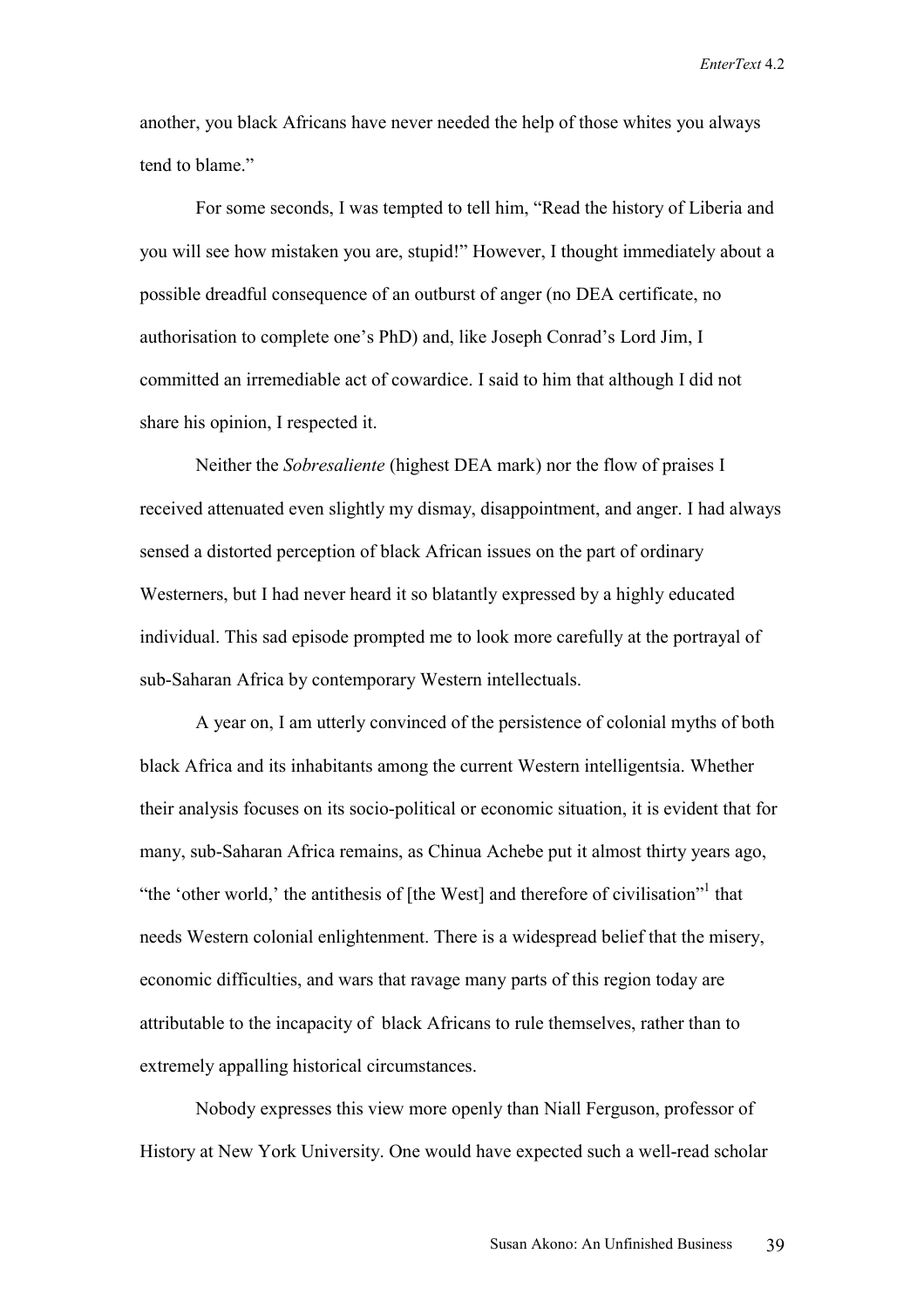to acknowledge unequivocally the direct link between Western colonial misdeeds in Africa and the lamentable state of many African nations nowadays. Far from doing so, he declares that "the world needs an effective liberal empire," laments that the USA, "the best candidate for the job," has a "mere 37,500" citizens living in Africa, and cites the "rapid growth of per capita in the world's two most populous countries, China and India" to prove the effectiveness of the American-promoted globalisation.2 I do not believe that nations must necessarily be overpopulated to achieve a rapid economic development. However, I find it very telling that Ferguson seems unaware that a formula considered relatively successful in India and China might be deemed a complete failure in such an underpopulated continent as Africa.

To be fair to Ferguson, his aim is not to carry out an exhaustive study of Chinese, Indian, and African economies; he just wants to urge the Americans to take up the white man's burden. Far from weakening my criticism of him, this rather strengthens it. For he, like all the other apologists of the recolonisation of black Africa in particular, $3$  compares it with countries in which socio-historical circumstances are completely different. Only a person with dishonest intentions would argue that black African leaders' misrule and corruption are the major factor responsible for the current economic backwardness of their countries. Ferguson knows full well that these practices have been, and are still, widespread among Indian and Chinese rulers. He does not want to admit that, unlike the Chinese and the Indians, black Africans have been severely crippled by more than three centuries of slave trade and decades of particularly brutal Western colonisation and neo-colonisation.

Ferguson is reluctant to highlight the negative impact of Western actions on contemporary Africa because he knows that this could ruin his argument that Western imperialism was, and can still be, a force for good. Though I am a passionate defender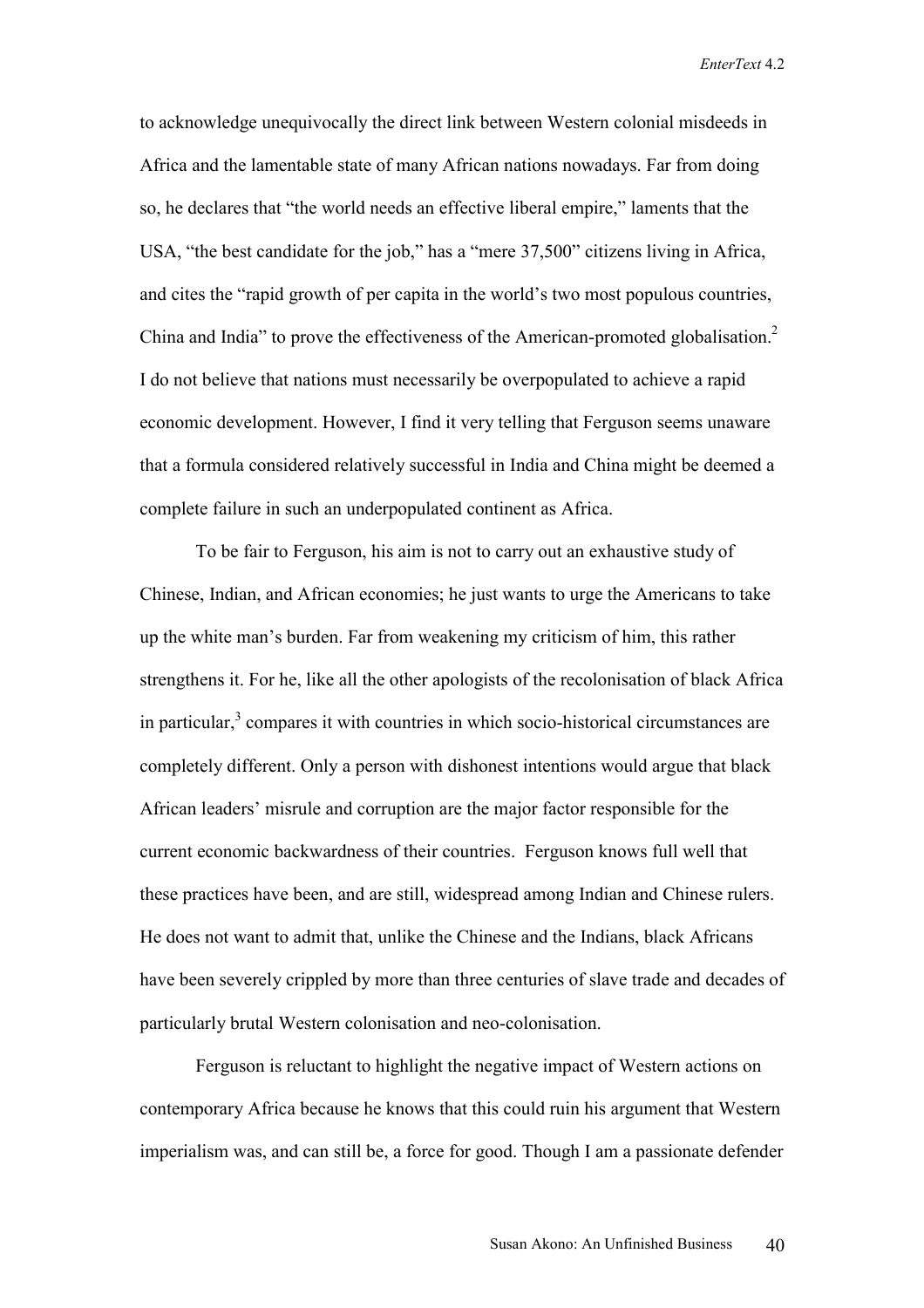of many modern Western values such as democracy and sexual equality, I take issue with Ferguson because he is as guilty of a dehumanising arrogance as were the slaveowners and nineteenth-century Western imperialists (and all imperialists, of course). He does not regard the Africans and all the people who, in his opinion, could benefit from American colonisation, as human beings capable of deciding and doing what is good for them. He might not be a slavery supporter, but it was the slave-owners' conviction that only slavery was good for some individuals that made them commit all kinds of atrocities against their fellow humans. He might not want to admit it, but it is his Western ancestors' inhumane decision to disregard the natives' wishes, and group them like cattle into artificial states, that explains why so many African countries are currently torn apart by bloody civil wars.

The arbitrary delimitation of their countries' frontiers is no less than a permanent catastrophe for almost all sub-Saharans. In many states, the forced coexistence of various people lacking the ethnic, religious, cultural, or linguistic homogeneity often found in other territories subjected to Western colonisation will remain a potential incendiary bomb for generations. Worse, in several countries, Western imperialists have blatantly favoured some groups over others, thus creating an explosive climate of hatred. This was, for instance, the case in Liberia and Rwanda. In the former, the shameful mistreatment of African Liberians by African-American Liberians was actively supported by the USA for over a century; in the latter, the Tutsis were viewed and treated as superior to the Hutus by the German and Belgian colonisers. Only the development of a common sense of national identity is likely to secure lasting peace and political stability in many sub-Saharan states. I am sure Ferguson's intimate knowledge of the blood-soaked history of Great Britain will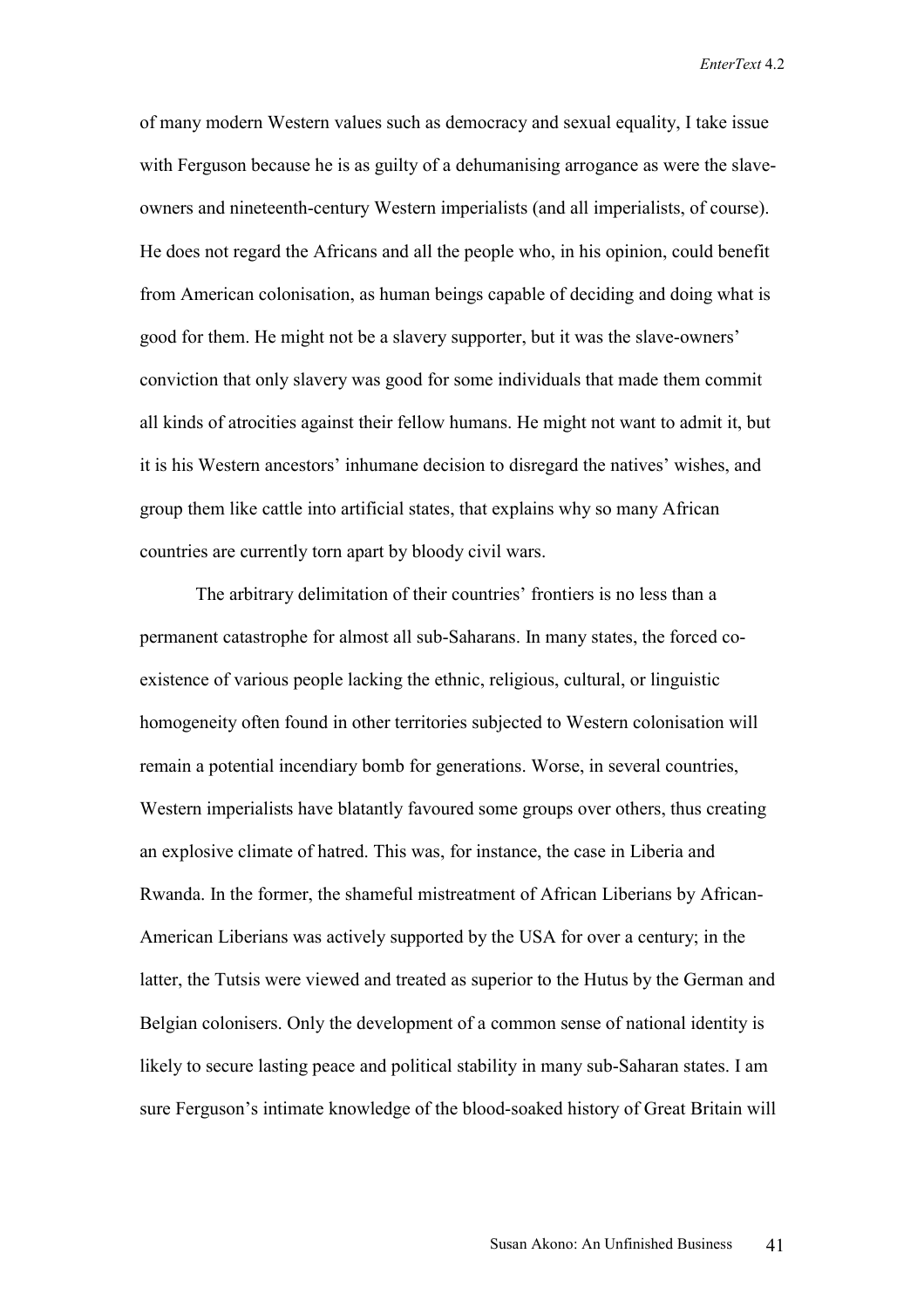make him agree with me that this is an extremely slow process that no "liberal" empire can accelerate.

Present-day calls for Western recolonisation of sub-Saharan Africa in order to stop civil wars echo the main pretext given by nineteenth-century imperialists to colonise this region: the need to put an end to "African savages' tribal wars." Ferguson and his fellow neo-imperialists know full well that no foreign colonisers have compelled Westerners to cease centuries of mutual wars. Yet, their racism prevents them from acknowledging that with time and genuine political autonomy, all black Africans will achieve peace and stability too.

The racism of Western neo-imperialists is mixed with sadistic hypocrisy when they mention the need to eradicate poverty in sub-Saharan Africa as an excuse for recolonising it. They know as well as Kamran Kousari that, "behind the poverty trap in Africa lies a deep-rooted commodity trap" set up by the developed nations,

 who have been extending a very visible hand to their own farmers through huge subsidies and market barriers to deflect the adverse impact of price movements, even as they have argued against similar instruments to protect far harder-hit rural communities in the developing world.<sup>4</sup>

Instead of advocating the abolition of these immoral subsidies and market barriers, or even the compensation of the ruined African farmers, Ferguson blames African leaders' incompetence and corruption, and recommends the establishment of a "liberal" American empire to remedy this state of affairs.

Only those sub-Saharans suffering from chronic insincerity can even slightly deny the existence of widespread corruption in their countries. I remember being booed and called traitor by my fellow Cameroonians at a symposium in Yaounde some months ago, when I drew an analogy between present-day Cameroon and 1970s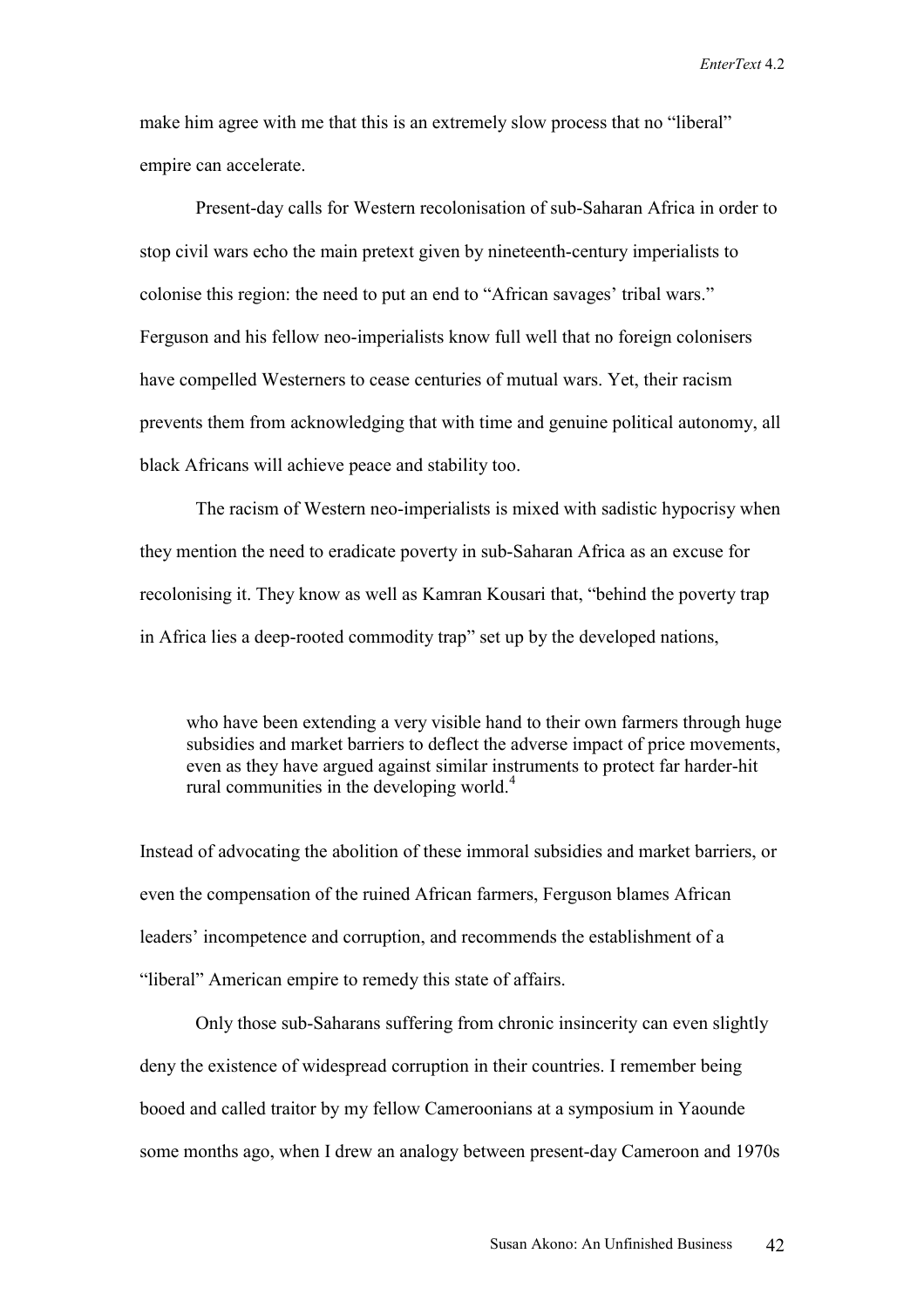Italy. If he were not so blinded by his imperialistic bias, Ferguson would find it neither surprising nor peculiar that in states created about four decades ago, people often lack the patriotic consciousness necessary to subordinate the interests of their own communities to those of the entire nation. There is no doubt that black Africans have a lot to gain from the elimination or, at least, reduction of corruption in their own countries. Time, not Western recolonisation, will inevitably enable them to achieve it. However, the part played by corruption in the current poverty-stricken condition of most sub-Saharans is derisory in comparison with that played by the unfair World Trade Organisation policies. Black Africans, of whom an overwhelming majority are small farmers, suffer almost exclusively from the drastic loss of income triggered by the rich countries' monstrous greed.

Ferguson, like his forefathers, is totally convinced that he knows what is good for black Africans, and wants Westerners to use brutal force and any other means necessary to give it to them. He cites the reconstruction of Japan and Germany after 1945 to prove that American colonisation could also be successful in other countries, including the sub-Saharan ones, if the Americans were less reluctant to settle abroad and sustain a long-term imperialistic commitment. Once more, Ferguson overlooks the specifity of black African nations' socio-historical background. Unlike the sub-Saharan, the German and Japanese peoples were powerful, aware of the offensive role played by their defeated leaders in the Second World War, skilled and, above all, willing to embrace the socio-economic reforms prescribed by the victorious Americans as the only way of recovering their shattered national pride. Furthermore, while the Americans were eager to boost the economic development of Germany and Japan because of their strategic importance in the fight against communism, they, like the previous Western imperialists, have never attempted to encourage the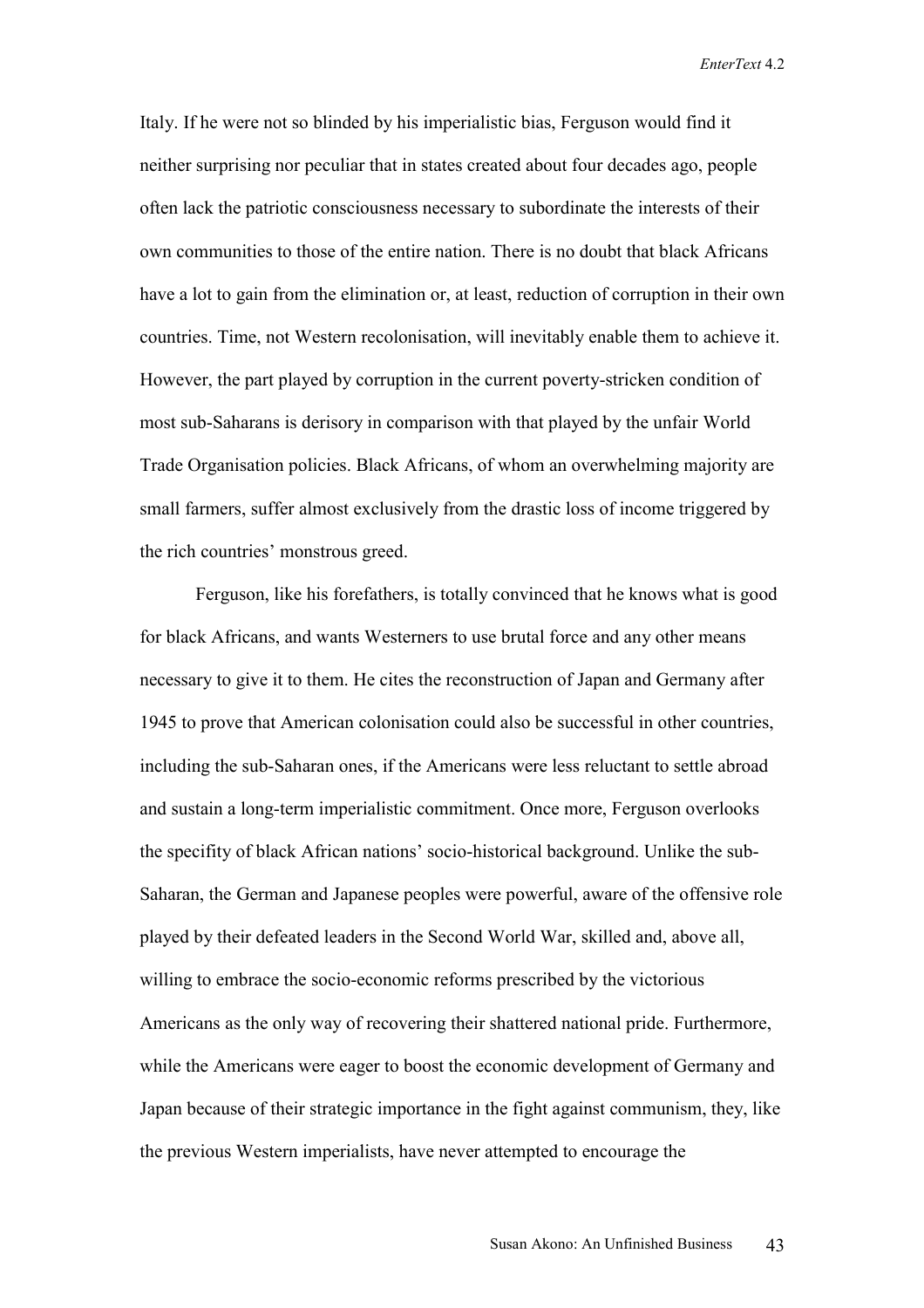transformation of African states into anything other than suppliers of cheap natural resources. As Julius O. Ihonvbere puts it in his excellent *Africa and the New World Order*,

 The truth of the matter is that the state in Africa was never structured or composed by imperialism to promote growth, development, peace, stability, harmony, or law and order. It was structured to continue the imperialist project of class domination, exploitation, and elite collaboration with foreign capital as part of the international capitalist order. In this project the African state has been a huge success.<sup>5</sup>

In other words, the appalling situation of most African states nowadays is the logical consequence of Western colonisation by proxy of Africa. As a stout supporter of Western imperialism, Niall Ferguson should rejoice because the West has never lost its hold on this continent. Far from tightening it, the direct recolonisation he recommends might break it altogether for three main reasons: the socio-cultural transformation of black Africa, Western racism towards black Africans, and, above all, the emergence of new economic powers.

The division of sub-Saharans into myriads of more or less antagonistic ethnic groups, their linguistic heterogeneity, their perverse Christianisation, and the aweinspiring military superiority and strangeness of the white man ensured a relatively smooth colonisation of black Africa in the nineteenth century. At the present time, although the loyalty of most of them still lies primarily with their ethnic communities, the citizens of each sub-Saharan state are likely to unite and defend their nation—a common entity they did not have previously—against any Western invasion. Unlike in the nineteenth century, they are now able to communicate with each other. They often do so in the language of their former Western colonisers, yes, but this is no less than a permanent Phyrrhic victory for the imperialists.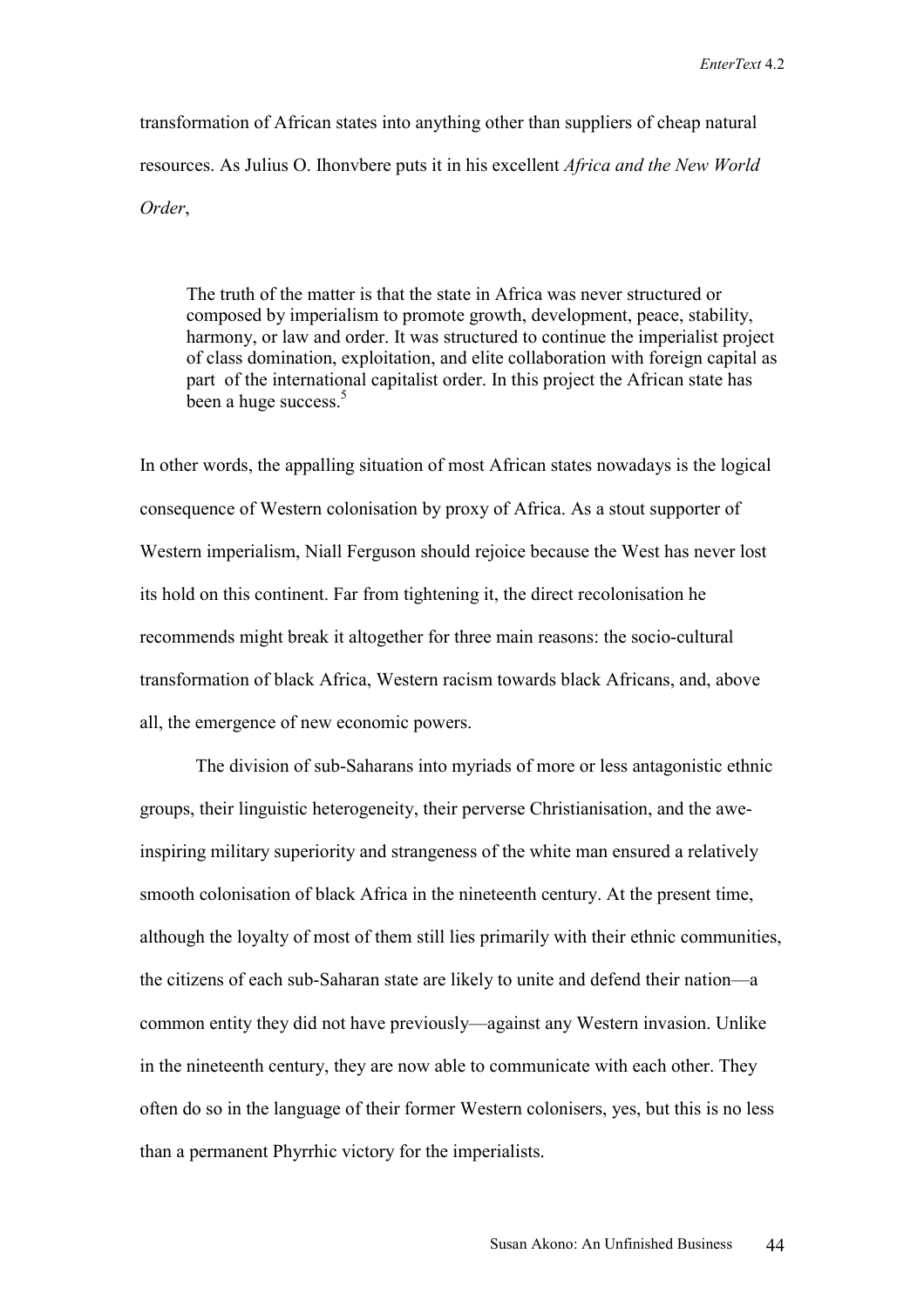Despite their Christianisation, most contemporary black Africans can no longer be forced into submission by the fallacy that as children of Ham, they are bound to be the whites' slaves forever. On the contrary, they are more likely to misuse Christianity in order to harass Western neo-imperialists. For instance, there are currently many warlords in Ivory Coast claiming that Jesus Christ has ordered them to kill or oust all Frenchmen and women, allegedly, the instigators of the civil war.

In the past, the incomprehensible military superiority of Westerners led almost all black Africans to regard those "ghost-like" beings as immortal gods. Nowadays, they tend to view them as mere human beings who, despite their military might, can be killed or even defeated by former colonised peoples such as the Vietnamese or Somalis. They certainly admire their technological supremacy and economic prosperity. Nevertheless, they rightly attribute them to a progressive evolution achievable by all humans.

Ferguson probably disregards or fails to see the intrinsic racism of his contention that a superpower such as United States should "do a great deal to impose its preferred values on less technologically advanced societies."6 In fact, he implies that the people who possess the world's most successful economy are superior to those whose economy is less successful. Why else would he condone the forced imposition of American and, therefore, Western values on "less technologically advanced societies"? The unavoidable consequence of this pernicious attitude is the dehumanising arrogance mentioned earlier. Western imperialists, utterly convinced of their racial, intellectual, and moral superiority in comparison with non-Westerners, often treat them like despicable sub-humans whose lives and dignity are worthless. In doing so, they generally tend to transform both themselves and the people subjected to their domination into insensitive beasts capable of committing the most barbaric acts.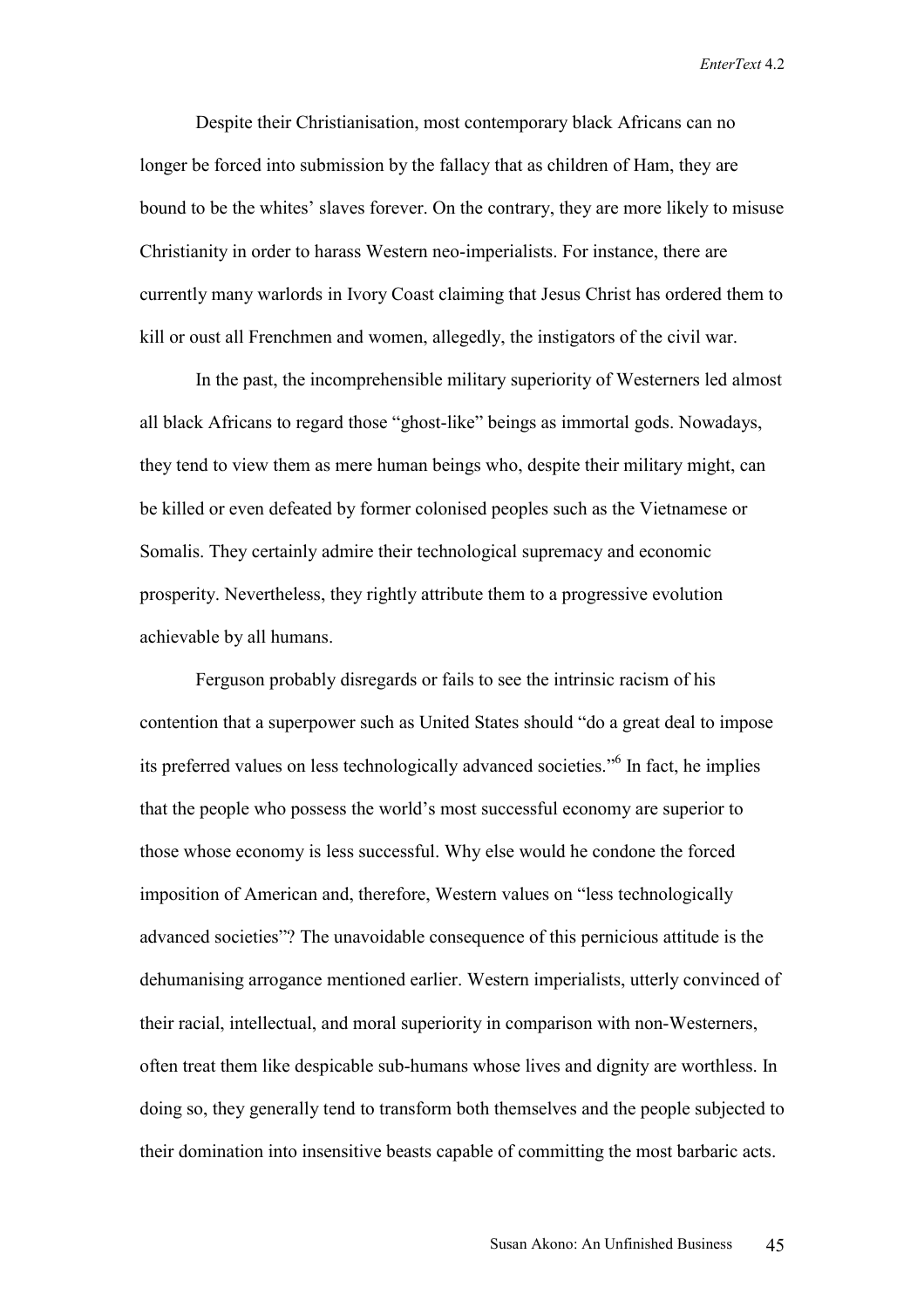Anybody who doubts this should take a close look at everything that has happened in Iraq since its invasion by the Americans and their allies in March 2003.

The argument that despite its numerous drawbacks, colonisation "is *good* for colonisers and colonised," previously very effective in winning the support of Western masses, can no longer be so nowadays—not because they are less racist than their forefathers, as the current popularity of Niall Ferguson demonstrates, but because of the impact of modern media. Unlike their ancestors, present-day Western imperialists can no longer conceal their worst imperialistic atrocities from the great majority of Westerners and non-Westerners, and this will always tend to erode popular support for their actions. For instance, how many Americans can still say with pride and confidence, "America always does the right thing" after watching the infamous Abu Ghraib images? How many Iraqis still regard the Americans as godsend liberators?

Like the 1940s Western colonisers who used to ask the sub-Saharans fighting for independence why they were rebelling against the persons who had made them wear proper clothes instead of ridiculous loincloths, neo-imperialists such as Niall Ferguson can neither imagine nor believe that black Africans might value freedom and self-respect more than anything Westerners have to offer. "What sort of freedom and self-respect can people living on a daily income of 50p per person have?" they might ask with scorn.

I could answer this question by referring to my native country. But I will not do so. For Cameroon is usually regarded by many Western neo-imperialists as one of the few "relatively prosperous and peaceful sub-Saharan nations where black African incompetence and barbarity have yet to manifest themselves fully." I could also take the case of Somalia. But I will not, as it would be very easy for the likes of Ferguson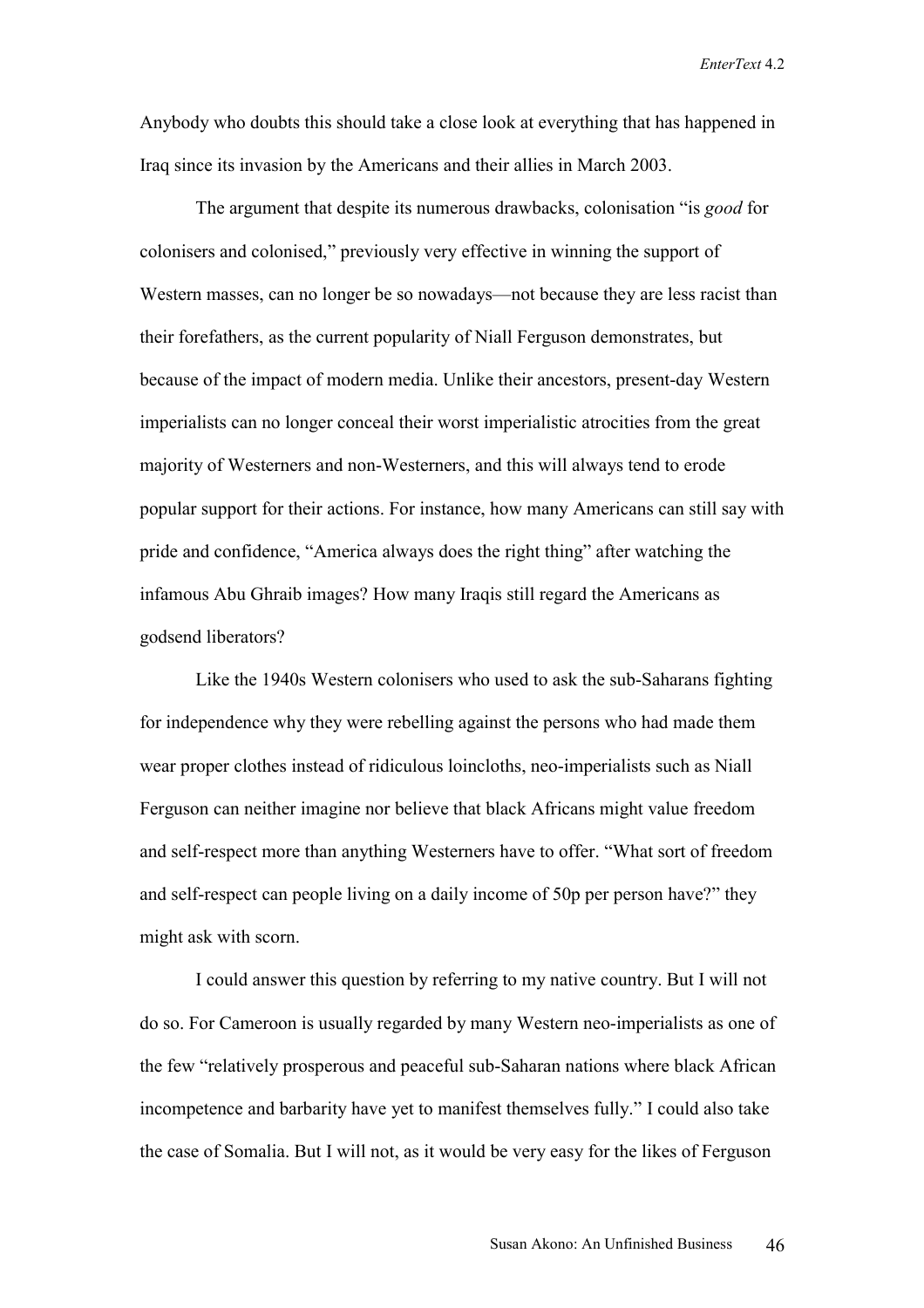to argue that it was America's lack of genuine imperialistic commitment that led to the early 1990s debacle.

I will advise Ferguson to imitate his forefathers and go on an exploratory trip in one of the territories he might want to recolonise, for example, Mali. In theory, this country is ideal for anybody advocating the intervention of "liberal" imperialists in "less technologically advanced societies." It is one of the world's poorest nations; many of its inhabitants subsist on foreign aid; several of its presidents have been toppled by military coups and, despite the adoption of democracy about ten years ago, nobody can guarantee that this will never happen again.

If he were to follow my advice, Ferguson would be received at Bamako, the capital, and other major Malian cities, by cheerful and hospitable officials. They would smile while listening to him, even while he was criticising their mismanagement of their country's affairs in general, and its economy in particular. Then, still smiling, they would reply that although they have made mistakes like all human beings, they have followed almost all the drastic prescriptions of the International Monetary Fund, the World Bank, and the World Trade Organization. Finally, they would suddenly stop smiling and tell him, "If you really want to help us and win our trust and respect, white man, ask your brothers and sisters to do four important things:

1. Eliminate all the agriculture subsidies and other dishonest policies that have proved disastrous for our economy.

2. Compensate us for the slave trade and exploitative colonisation, the great destroyers of our societies—far from us the idea of denying the involvement of many of our ancestors in these shameful practices, but it is evident that they have benefited you much more.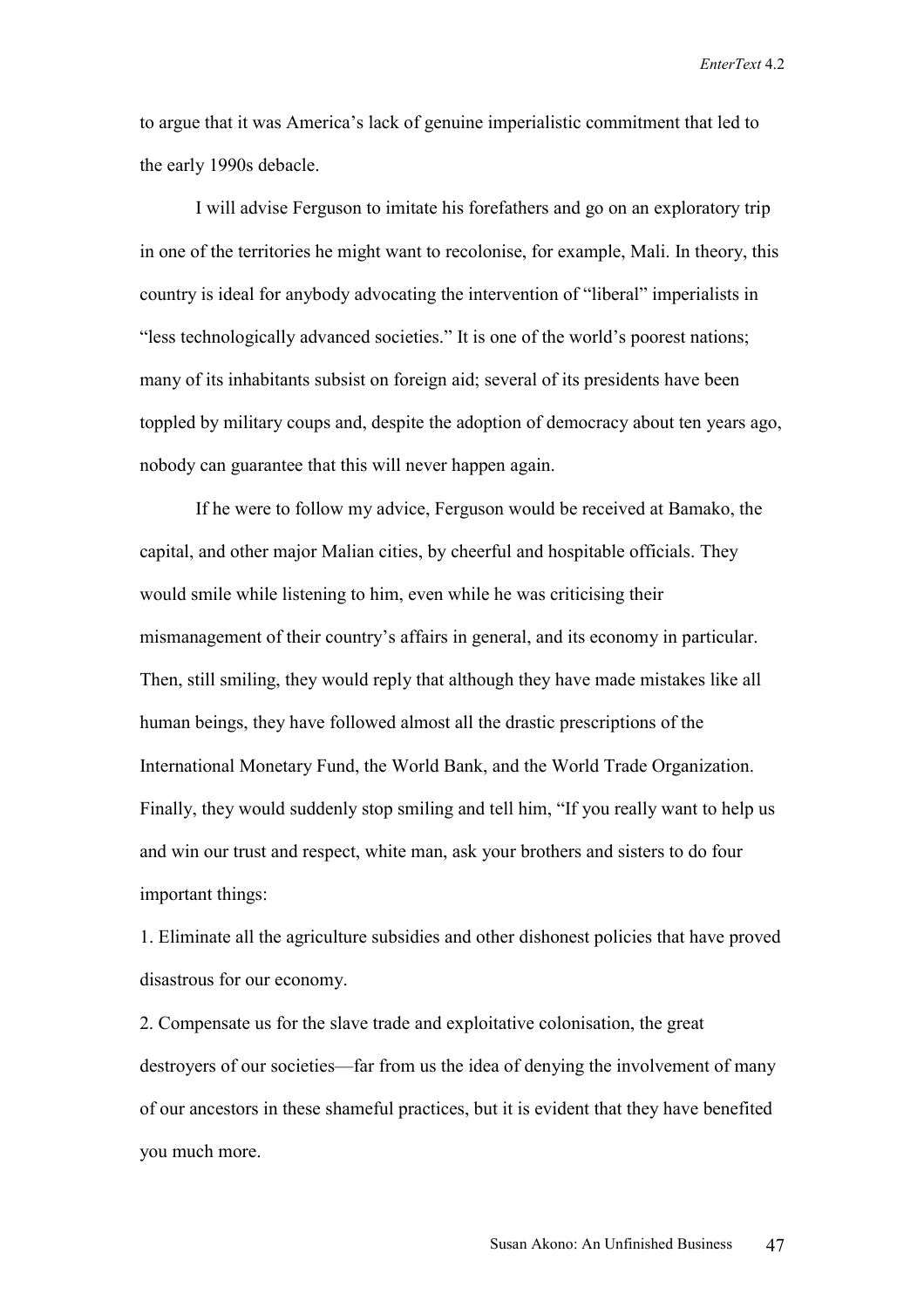3. Acknowledge that imperialism is an abomination that all human beings should reject and fight tooth and nail.

4. And stop forcing us to pay back the crippling debts contracted by our corrupt Western-backed predecessors. Unless you Westerners do all this, we will always suspect that rather than improve our lot, you only want to enslave us and, consequently, we will always be prepared to do the Samory Touré<sup>7</sup> whenever you decide to come back."

Ferguson would probably refuse to believe that those officials were expressing the feelings of the vast majority of the Malian people, and would want to speak to the millions of poverty-stricken villagers. Full of confidence, he would tell them that the forthcoming Western "liberal" empire would free them from their corrupt and incapable leaders, and bring them, among many other things, economic prosperity, justice, and genuine democracy. Some villagers would ask him to show that he deserves their respect, for example, by accepting to be circumcised (if he is not) or engaging in single combat with the strongest males of their community. Others would tell him that before setting foot in Mali, Westerners should force their Israeli allies to stop oppressing their Muslim brothers, the Palestinians. Some others would declare that as proud descendants of Mansa Musa, Sunni Ali,<sup>8</sup> and many other famous kings, they would rather be killed than let Westerners, who show only contempt for their ancestral values, rule their fatherland.

A substantial number of Malian villagers would even want to flog Ferguson in public for questioning the integrity and competence of their beloved president, Amadou Toumani Touré.<sup>9</sup> He would give them a contemptuous look, and they would tell him, "White man, we know you consider us less intelligent and competent than you because we are infinitely poorer. That does not surprise us. You are just showing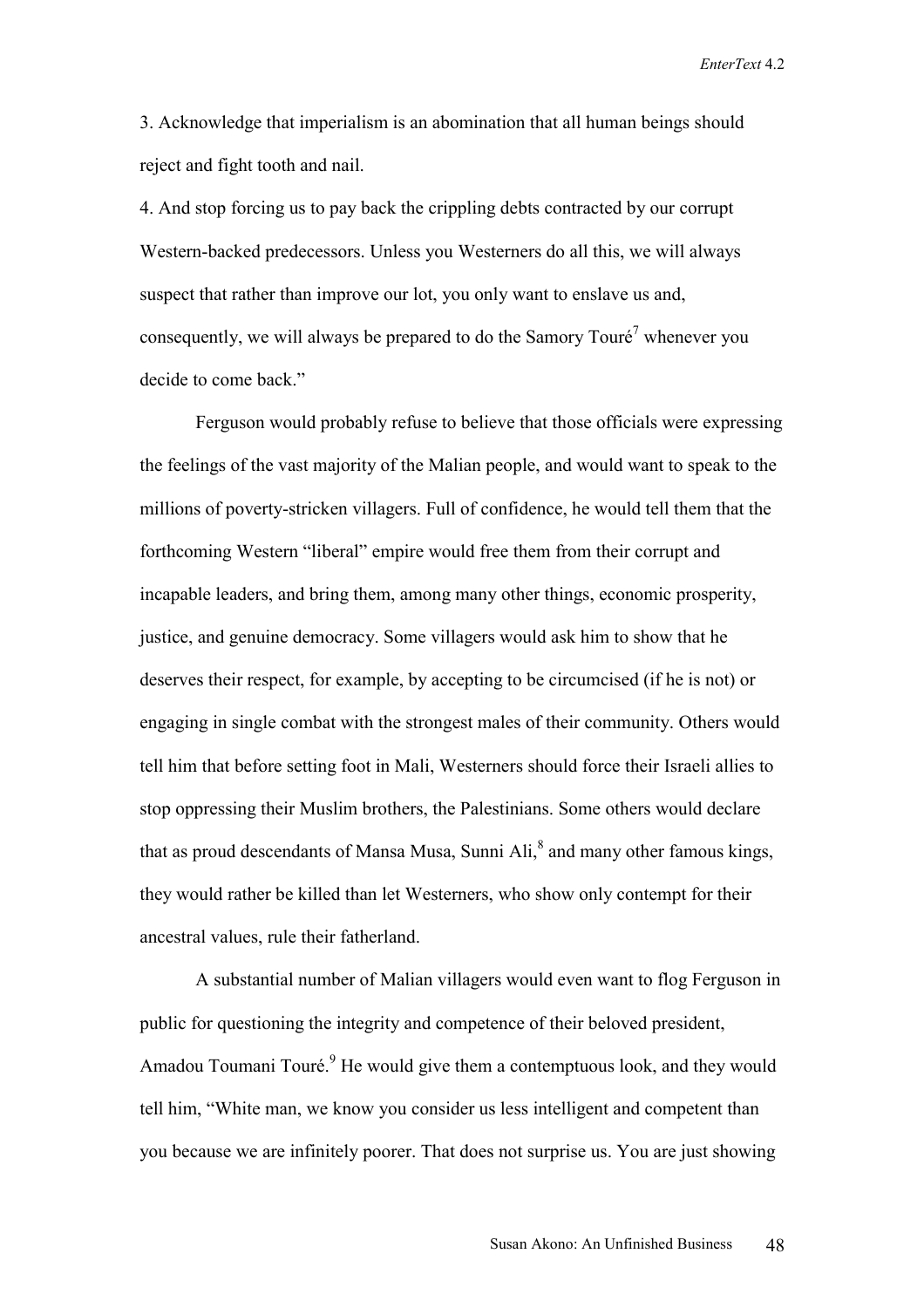us what a worthy child of your prejudiced and racist forefathers you are. As for us, we have the past glory of our ancestors to remind us that we are neither half-witted nor lazy, just victims of extremely adverse historical circumstances; and no matter what you racists say, we are very confident that we will overcome them in the future. We are certainly aware that you think we lack dignity because so many of us receive foreign aid. But we do not share this opinion. We see no shame in accepting our fellow humans' help because, if they were suffering and we were in a position to offer assistance, we would not hesitate to do so. Furthermore, we would consider ourselves despicable scum if, instead of offering them genuine help, we were using their misery as a pretext to enslave and deprive them of all human dignity. This is exactly what you are trying to do with us now." Ferguson would leave Mali even more convinced that the only way to bring black Africans to reason would be to use brutal force.

In addition to all the problems mentioned earlier, Western supporters of the forced recolonisation of black Africa will have to face the competence of new economic powers such as China and India in the near future. Many black Africans, utterly disillusioned with Westerners, are increasingly willing to distance themselves from the West and develop closer ties with economically successful Asian nations. They certainly know that neither China nor India nor even a coalition of the most powerful Asian states could protect them in the case of a Western military invasion. But thanks to the humiliating experiences of Westerners in countries such as Algeria, Vietnam, Somalia, and, almost certainly, Iraq, they are now fully aware of the limitations of the West's military superiority.

Furthermore, all sub-Saharan leaders know that they have a very effective weapon to stir up their subjects against Westerners: the cry, "Down with the descendants of land-robbers and slave-owners and traders!" The effectiveness of this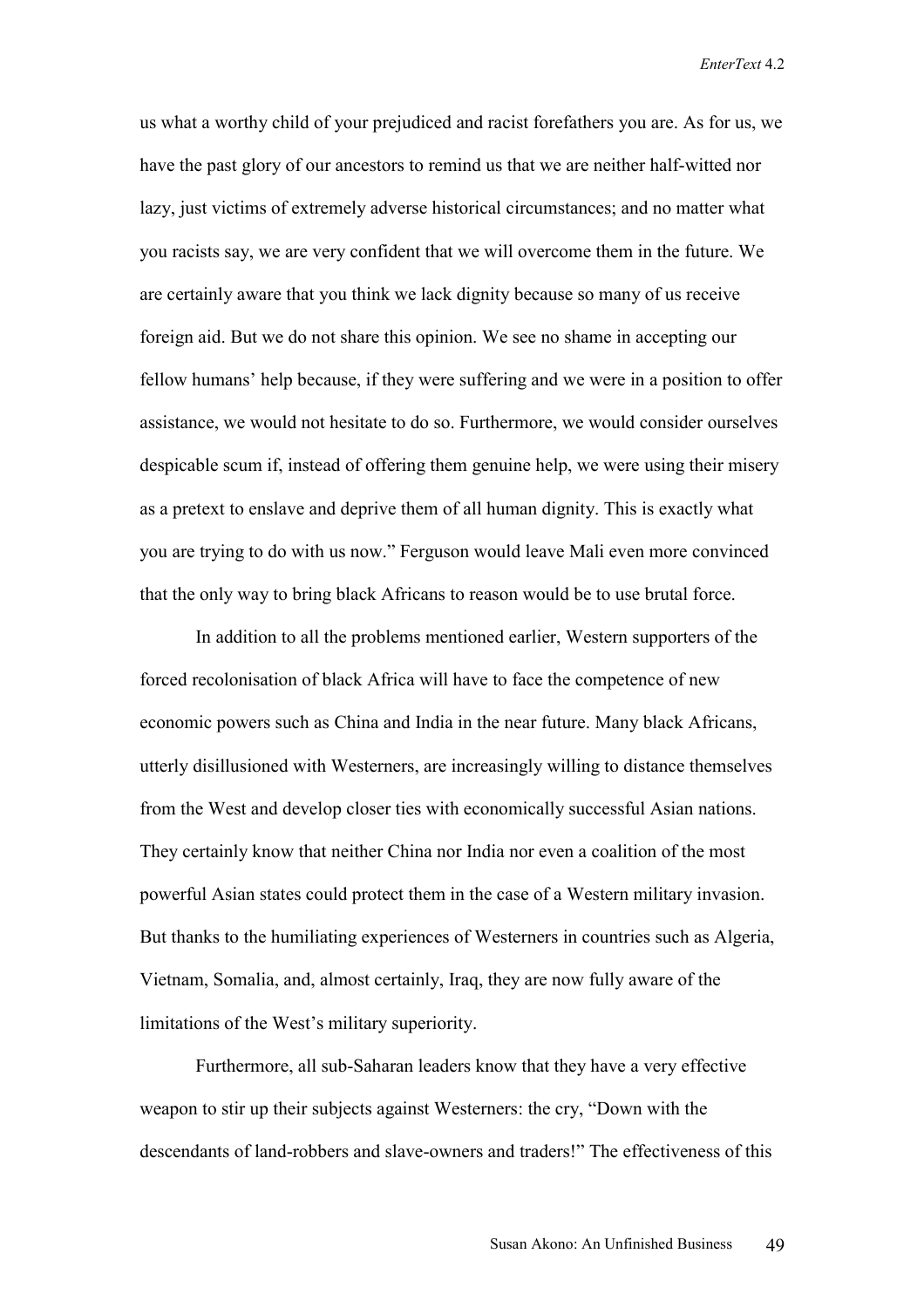cry explains why Robert Mugabe of Zimbabwe and Laurent Gbagbo of Ivory Coast are still in power despite their odious flaws. Unfortunately, present-day calls for Western recolonisation of black Africa do nothing to lessen it.

Instead of advocating the establishment of a Western "liberal" empire in sub-Saharan Africa, a venture bound to be disastrous and bloody, Ferguson should advise Westerners to try and win the trust of the sub-Saharans by treating them with justice and respect. If they persist in mistreating and scorning them as they have always done, nothing, not even brutal force, will prevent them from turning their back on the West and looking Eastwards.<sup>10</sup> Nevertheless, given that most Easterners' perception of sub-Saharan Africa and its people comes from their former Western colonisers, it is evident that for black Africans, the fight against colonial prejudices will remain an unfinished business for centuries.

## **Notes**

 $\overline{a}$ 

 A number of African kings, among them Mansa Musa and Sunni Ali (of Songhay), enjoyed renown throughout Islam and Christendom for their wealth, brilliance and the

<sup>1</sup> Chinua Achebe, "An Image of Africa: Racism in Conrad´s *Heart of Darkness*," *Hopes and Impediments: Selected Essays 1965-1987* (London: Heinemann, 1988), 2.

<sup>&</sup>lt;sup>2</sup> Niall Ferguson, "Yankee, Don't Go Home," *Times Weekend Review*, 24 April 2004: 10. "In short, what the British Empire proved is that empire is a form of international government that can work and not just for the benefit of the ruling power," Ferguson also wrote in *Empire: How Britain Made the Modern World* (London: Allen Lane, 2003), 362.

<sup>&</sup>lt;sup>3</sup> White Africa, usually viewed as part of the Middle East—the recolonisation of which is also recommended by Ferguson—is discussed at length in my book *WMD: The Weapons of My Disappointment* (Insch, Scotland: Lipstick Publishing, 2004).

<sup>&</sup>lt;sup>4</sup> Kamran Kousari, "Deep-Rooted Commodity Trap Lies behind Africa's Poverty," *Guardian* 15 March  $2004 \cdot 25$ 

<sup>5</sup> Julius O. Ihonvbere, *Africa and the New World Order* (New York: Peter Lang, 2000), 5. The constant formation, armament and financial support of black African warring factions by Westerners is widely discussed in this book.

<sup>&</sup>lt;sup>6</sup> Ferguson, *Empire*, 367.<br><sup>7</sup> Samory Touré (1830-19

 $\frac{7}{1}$  Samory Touré (1830-1904), ruler of, among many other territories, the south of present-day Mali, offered a fierce resistance to the French invaders.

 $8$  Mansa Musa, king of the Mali empire from 1312 to 1337, and Sunni Ali, king of Songhay (the empire that replaced the Mali) from 1464 to 1492, enjoyed worldwide fame and respect. I quote the *THW* because, unlike me, it cannot easily be dismissed as biased: